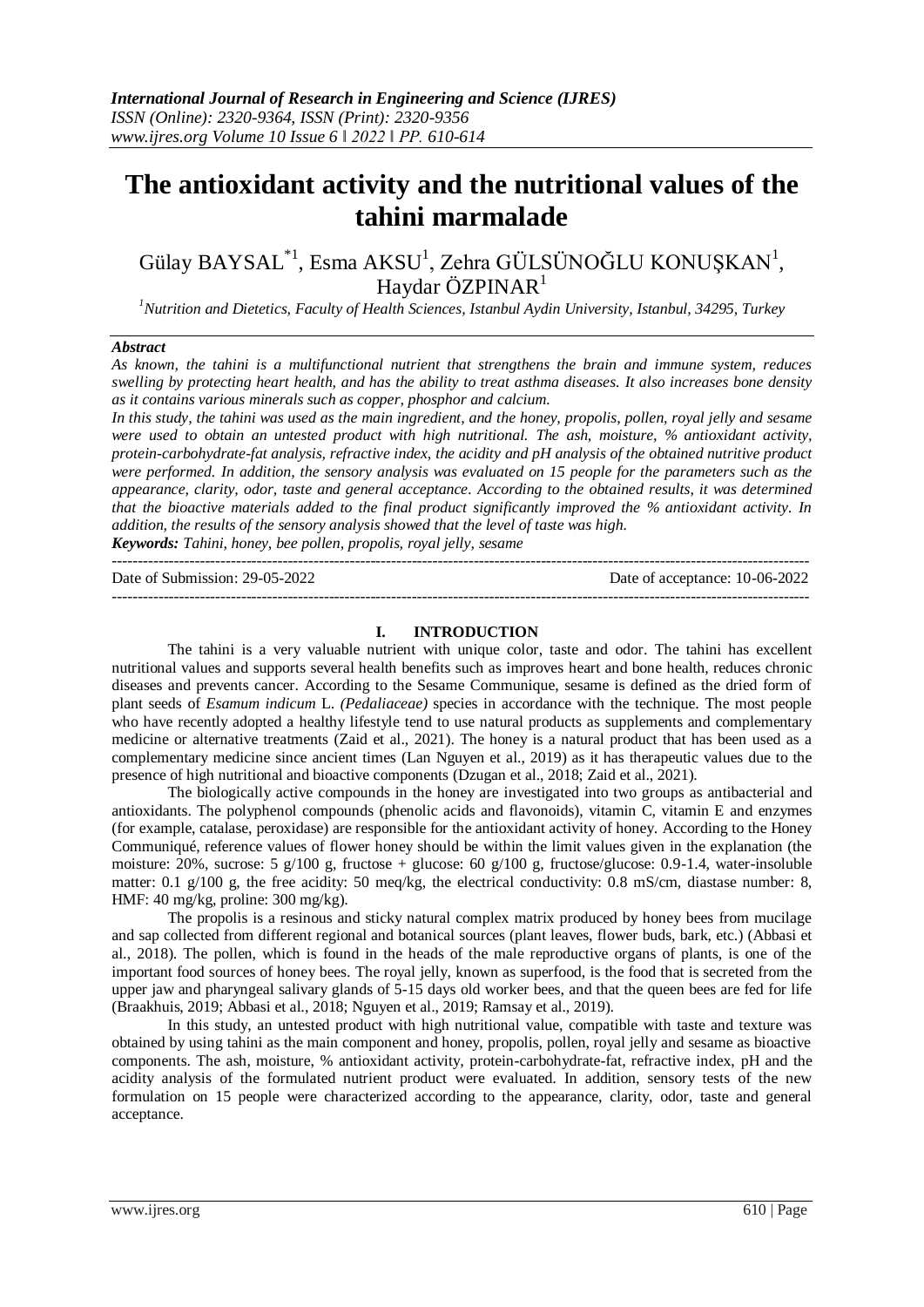# **1.1. Materials**

The functional product obtained contains such as; tahini, honey, propolis, royal jelly, pollen and sesame. The total amount of product was prepared as 25 g. The obtained B1 marmalade contains 80% tahini, 12% honey, 0.7% pollen, 1.4% royal jelly, 1.3% propolis and 4% sesame. The obtained B2 marmalade contains 76% tahini, 16% honey, 0.7% pollen, 1.4% royal jelly, 1.3% propolis and 4% sesame The flower honey was used as honey sample. The final product was stored at  $+4\degree C$  for further analysis. In the preparation of the product material, raw material support was received from a private commercial company.

# **1.2. Methods**

*The Moisture Analysis:* The moisture analysis of the final product was performed according to the literature (Baysal et al., 2022).

*The Protein Analysis*: The protein analysis of samples was carried out according to the literature (Baysal et al., 2022)

*Crude Fat Analysis:* The crude fat content of samples was determined according to the Soxhlet method as described in AOAC (2000).

*The Ash Content Determination*: The ash content analysis of the final product was performed according to the literatüre (Baysal et al., 2022; Soylu et al., 2020).

*pH Analysis*: The distilled water (12.5 mL) was mixed by adding to the sample (5 g) in the homogenizer. The pH value was measured at  $20\pm2$  °C (Soylu et al., 2020).

*The Acidity Determination:* The acidity analysis of the final product was carried out according to the literature (Baysal et al., 2022; Soylu et al., 2020).

*The Determination of %Antioxidant Activity*: The percentage of antioxidant activity (AA%) of each substance was assessed by DPPH free radical assay. The measurement of the DPPH radical scavenging activity was performed according to methodology described by Brand-Williams et al., (1995). The following formula (1) was used for calculations;

% *DPPH* radical scanning activity = 
$$
\frac{ABS_{control} - ABS_{sample}}{ABS_{control}} x 100
$$
 (1)

*The Sensory Analysis:* In this study, two new formulations were developed using the tahini, propolis, bee pollen and royal jelly. For each sample, a sensory analysis test was performed on 15 people. In the sensory analysis, the appearance, clarity, odor, taste, and general acceptance of the samples were scored based on the five points: (5) very good; (4) good; (3) neither good nor poor; (2) poor; (1) very poor.

## **II. RESULTS AND DISCUSSION**

The honey contains more than 180 substances, including many minor components such as carbohydrates (predominantly fructose and glucose), protein, enzymes, amino acids, lipids, water, vitamins, minerals, volatile chemicals, phenolic acids and phytochemicals (flavonoids). It is a supersaturated sugar solution.

The moisture content is very important for honey because high moisture content increases the value of water activity and leads to yeast growth which causes fermentation during storage. If there is less than 17.1% moisture in honey, there will be no microbial growth. If this ratio is between 17.1-20.0%, the product exhibits a stable structure, and if it is above 20.0%, osmophilic yeasts begin to reproduce rapidly. The texture, stability and shelf life of honey; represents free acidity, pH and water activity.

The pH value is one of the important quality parameters of honey, and the pH value affects the shelf life, stability and textural structure of honey. In addition, the pH value in honey is dependent on the ionized acids and minerals in its content, and it affects the growth of microorganisms and properties such as enzymatic reaction. The pH value in the honey content specified in the Turkish Standards Institute Honey Standard has been reported as 3.40-6.10.

## **2.1. The nutritional values and the chemical analysis**

According to the literature, the water content of tahini is between 0.39% and 1.47%. Its ash content ranges 2.60% and 3.70%. The reason for the low amount of ash in the tahini samples is due to the fact that the added sesame shells were peeled. The protein and fat percentages of tahini are around 25% and 46%, respectively. In addition, the refractive index of tahini was found to be around 1.45. (Özcan and Akgül, 1994). The nutritional values of tahini products are high in terms of protein, oil and minerals. The analysis results obtained with the auxiliary components added to tahini in this study are shown in Table 1. The most important part of honey content (95%) is carbohydrates. The amount of carbohydrates in honey creates the properties of honey such as fluidity, moisture absorption, crystallization and energy supply (Ötleş, 1995). The carbohydrates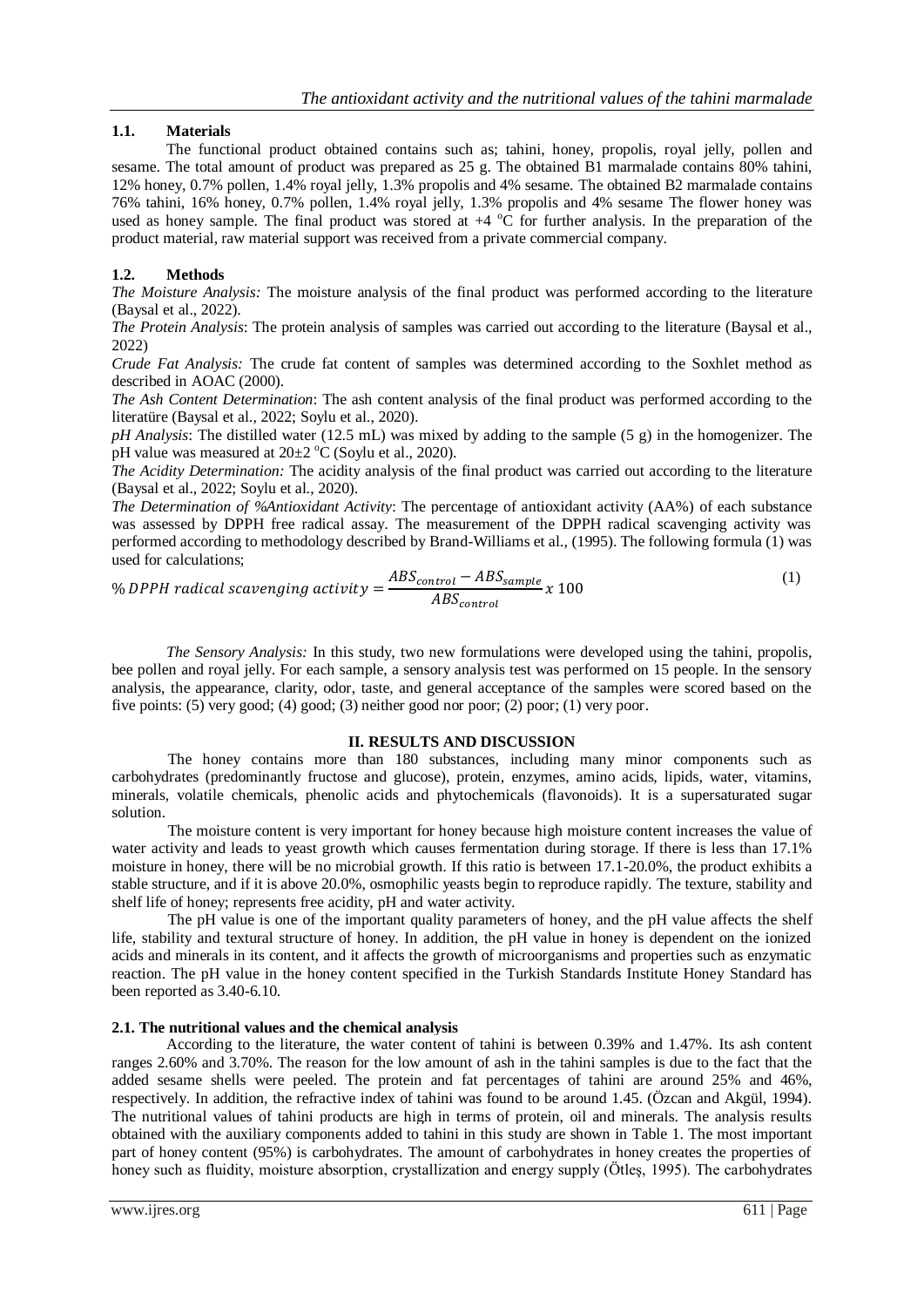are known as important energy sources because each g of them provides 4 kcal of energy. These compounds also prevent the occurrence of events such as acidosis and ketosis in the body. The degree of free acidity in honey provides important information about the source of the product, although it has many functional properties.

| Table 1. Analysis results of the obtained final products <sup>®</sup> |                     |                     |  |  |  |  |  |
|-----------------------------------------------------------------------|---------------------|---------------------|--|--|--|--|--|
| <b>ANALYSIS TYPE</b>                                                  | B1                  | B2                  |  |  |  |  |  |
| <b>MOISTURE</b> content %                                             | >20                 | >20                 |  |  |  |  |  |
| <b>PROTEIN</b> content %                                              | 27.77               | 28.01               |  |  |  |  |  |
| <b>CARBOHYDRATE %</b>                                                 | 46.64               | 49.39               |  |  |  |  |  |
| <b>Lipid CONTENT %</b>                                                | 25.59               | 22.60               |  |  |  |  |  |
| <b>ASH CONTENT %</b>                                                  | 0.04                | 0.059               |  |  |  |  |  |
| PH                                                                    | 5.71                | 5.75                |  |  |  |  |  |
| <b>ACIDITY</b>                                                        | $70 \text{ meg/kg}$ | $70 \text{ meg/kg}$ |  |  |  |  |  |
| <b>REFRACTIVE INDEX</b>                                               | 1.3339              | 1.3343              |  |  |  |  |  |

\*All data represent the mean value of two replicates.

## **2.2. Antioxidant Activity Analysis**

The one of the biggest benefits of tahini in terms of general health of the body is its antioxidant properties. Tahini prevents harmful substances from entering the body and removes existing harmful substances from the body due to contains beneficial substances like vitamin C. Therefore, tahini is an important nutrient that protects the body from poisoning and harmful bacteria. Tahini also prevents the development of cancer cells with its antioxidant properties. In addition to its antioxidant properties, another important ingredient in tahini, which is known to support the healthy functioning of the kidneys, is methionine. This substance, which is already produced by the body, should be taken as a supplement from outside the body with certain foods. Because methionine is of great importance in the formation of new blood vessels, healing of wounds in the body, and regeneration of the liver. The antioxidant activity analysis was carried out according to the DPPH method. The analysis results were shown in the Figure 1.

The stock DPPH solution was prepared at 60 µM. Then, the stock solution was diluted for 3 serial solutions. The percentage of DPPH scavenging effect was calculated by equation (1), and the antioxidant activity of samples was determined. As shown in Figure 1, There was a remarkable increase of 87.8% and 73.94% for B1 and B2 samples, respectively. According to the literature, the antioxidant activity of tahini was found as 35% by Khalid et al. (2018). The reason for obtaining high antioxidant activity in this study is that the final products contain pollen, royal jelly, sesame and propolis. According to the analysis results, as the concentration of DPPH solution decreased, the % antioxidant activity was also decreased.



**Figure 1.** % DPPH radical scavenging activity of B1 and B2 samples in the 60, 30, 15 and  $\mu$ M.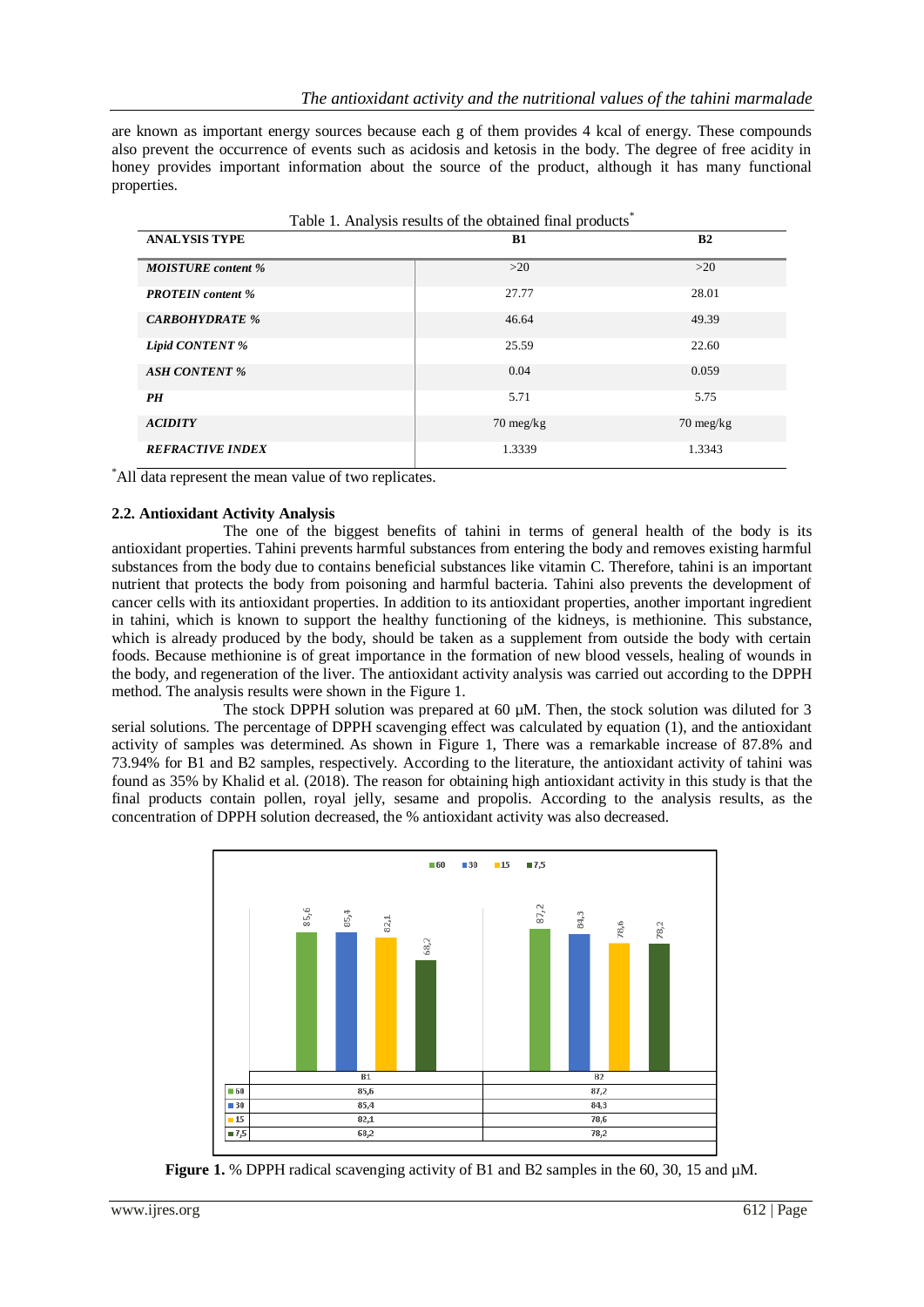## **2.3. The Sensory Analysis**

As a result of the study, honey, propolis, pollen, royal jelly, as well as tahini and sesame were used as the main ingredients, and a product with a taste and texture in harmony with each other was obtained. By changing the proportions of the resulting product content, it was determined as B1 and B2 samples. The sensory analysis of B1 and B2 samples was performed with a scoring system from 1 to 5. The evaluations obtained according to the results of the sensory analysis were shown in Figure 2 and Table 2.



**Figure 2.** The spider diagram of the sensory analysis

According to the sensory evaluation, the highest score for taste was found in B2 sample; however, B1 sample received the highest score for general acceptance. The sensory characteristic of the tahini products is influenced many factors such as grinding and roasting (Hou et al., 2018). High amount of tahini can give the product a bitter taste which explained the lower score for taste in B1 sample.

| <b>TWORE</b> $\frac{1}{2}$ , $\frac{1}{2}$ and $\frac{1}{2}$ and $\frac{1}{2}$ and $\frac{1}{2}$ and $\frac{1}{2}$ and $\frac{1}{2}$ builder. |                   |                |      |                  |      |                |                |                |                          |                          |
|-----------------------------------------------------------------------------------------------------------------------------------------------|-------------------|----------------|------|------------------|------|----------------|----------------|----------------|--------------------------|--------------------------|
| <b>Individuals</b>                                                                                                                            | Good<br>Very good |                |      | Neither good nor |      | Poor           |                | Very poor      |                          |                          |
|                                                                                                                                               | poor              |                |      |                  |      |                |                |                |                          |                          |
|                                                                                                                                               | B1                | B <sub>2</sub> | B1   | B <sub>2</sub>   | B1   | B <sub>2</sub> | B <sub>1</sub> | B <sub>2</sub> | B <sub>1</sub>           | B <sub>2</sub>           |
| Appearance                                                                                                                                    | 13.3              | 20             | 33.3 | 46.6             | 33.3 | 26.6           | 20             | 6.6            | ٠                        | ۰                        |
| Clarity                                                                                                                                       | 13.3              | 6.6            | 53.3 | 53.3             | 20   | 26.6           | 13.3           | 6.6            | $\overline{\phantom{a}}$ | 6.6                      |
| <i>Odor</i>                                                                                                                                   | 33.3              | 20             | 53.3 | 40               | 6.6  | 33.3           | 6.6            | 6.6            | ۰                        | $\overline{\phantom{a}}$ |
| Taste                                                                                                                                         | 33.3              | 53.3           | 53.3 |                  | 6.6  | 33.3           | 6.6            | 13.3           |                          |                          |
| General                                                                                                                                       | 13.3              | 26.6           | 73.3 | 40               | 13.3 | 26.6           |                | 6.6            |                          |                          |

**Table 2.** %The sensory analysis results of B1 and B2 sample.

## **III. CONCLUSION**

Tahini, with the vitamins and minerals helps to prevent certain ailments by increasing the body's resistance. In addition, some substances in Tahini also contribute to a healthier body. Tahini, which strengthens the body's resistance, makes you resistant not only to the flu or cold, but also to very serious diseases such as cancer. Moreover, tahini shows a natural and strong antibiotic effect, so it helps to protect from many ailments. In this study, newly developed formulation of tahini marmalade showed high antioxidant activity and high consumer acceptance. This new product offers a promising nutritious and healthy alternative product to the consumer.

## **REFERENCES**

- [1]. Abbasi, A.J., Mohammadi, F., Bayat, M., Megersa Gema, S., Ghadirian, H., Seifi, H., Bayat, H., Bahram, N., 2018. Applications of Propolis in Dentistry: A review. Ethiop J Health Sci., 28(4):509.
- [2]. Andargie, M., Vinas, M., Rathgeb, A., Möller, E., Karlovsky, P., 2021. Lignans of Sesame (Sesamum indicum L.): A Comprehensive Review. Molecules, 26, 883.
- [3]. Braakhuis, A. 2019. Evidence on the Health Benefits of Supplemental Propolis, Nutrients, 11, 2705.